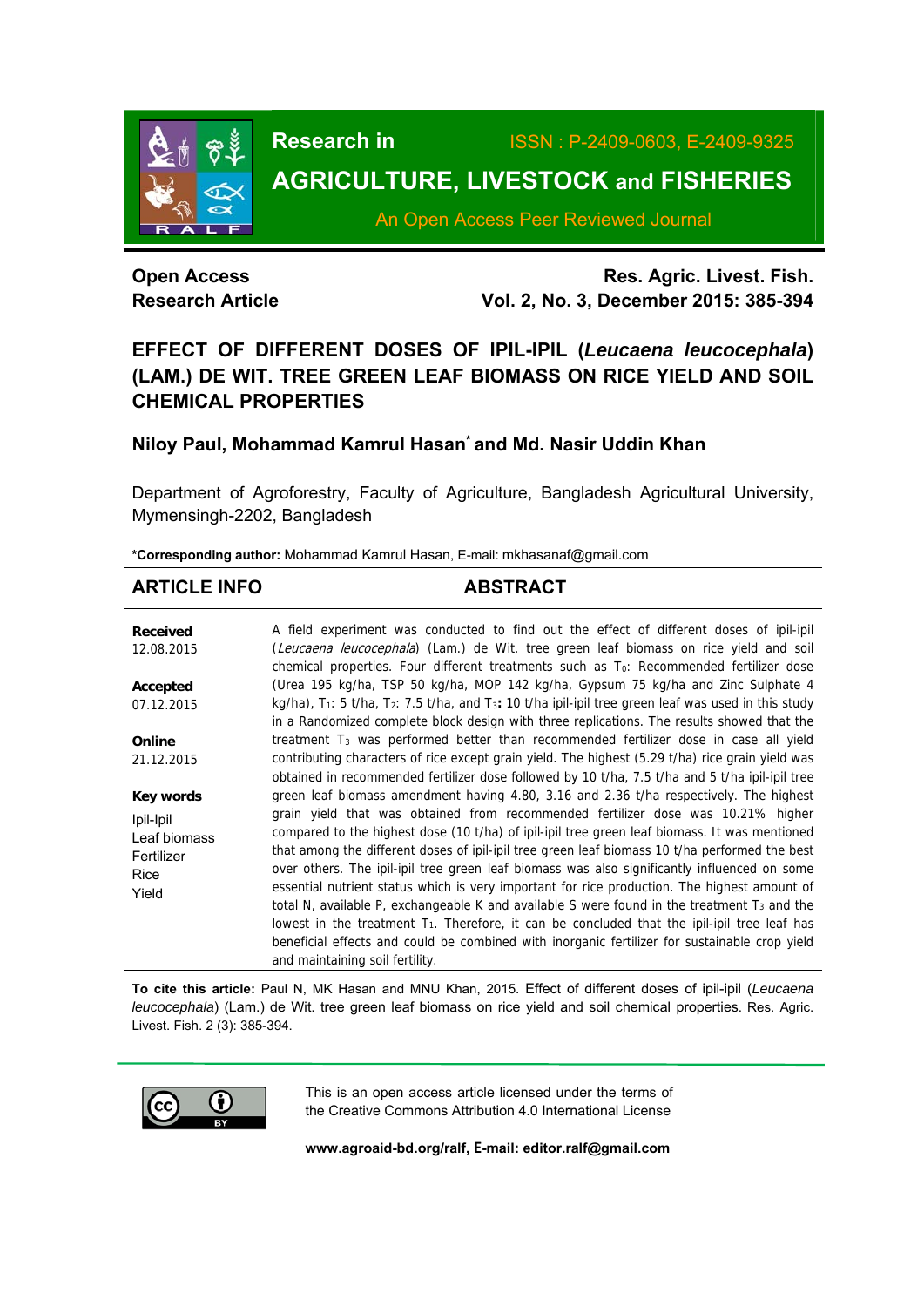# **INTRODUCTION**

 Agriculture is the most important sector of the economy of Bangladesh. Rice (*Oryza sativa* L.) is the leading cereal crop in the world and staple food crop in Bangladesh. Agriculture in Bangladesh is dominated by intensive rice cultivation. Generally, crop production is a combined impact of soil factors, management and environmental factors. But soil varies considerably in their inherent capacity to supply nutrients, which are gradually declining over time due to intensive cropping with high yielding rice varieties. Nitrogen, phosphorus and potassium are the primary macronutrients and can play a key role to increase the production of rice to a great extent. For crop production, presence of organic matter in soil is important. Plant residues in any agricultural system are an important source of carbon and nutrient for the growth of crops. Organic resources play an essential role in soil fertility management in the tropics by their short-term effects on nutrient supply and longer-term contribution to soil organic matter formation (Palm et al., 2001). A good soil should have organic matter content of more than 3.5%. But in Bangladesh, most of the soils have less than 1.7% and some soils have even less than 1% organic matter (Sattar, 2002). In Bangladesh about 60% of arable soils have below 1.5% organic matter whereas a productive mineral soil should have at least 2.5% organic matter (Rijpma and Jahiruddin, 2004) and the decreasing trend of soil organic matter is continuing. Organic matter depletion is observed in 7.5 million ha of land and declining soil fertility affects 5.6-8.7 million hectares of land (BARC, 2000). However, the traditional approach to soil fertility restoration through spontaneous regeneration of vegetation is coming under pressure due to the expansion of cropland. Soil fertility can be improved by employing agroforestry principles of incorporating organic inputs into the soil.

 Agroforestry practices, especially evergreen agriculture and conservation agriculture with trees have emerged as sustainable measures of addressing land degradation and loss of soil fertility (Mwase et al., 2015). In increasing crop productivity for a sustainable crop production, soil quality has to be restored through a sustainable and intensified form of soil fertility amendments such as biomass transfer technology. In the biomass transfer technology, green manure is mulched or incorporated into agricultural soils. The advantage of this technology is that it allows for continuous cultivation as the incorporated green manure provides sustained soil nutrient replenishment (Place et al., 2003). Typically, *Tithonia diversifolia, Leucaena leucocephala, Senna spectabilis, Gliricidia sepium, and Tephrosia vogelii are the most prominent tree species* used in biomass transfer systems (Place et al., 2003). Green leaf biomass of leguminous tree such as Ipil-Ipil (*Leucaena leucocephala*) can help to restore soil fertility. Ipil-ipil tree leaf contains nitrogen 20.9 kg to 43.0 kg, magnesium 3.9 kg to 10 kg, calcium 7.5 kg to 20.3 kg, phosphorus 1.5 kg to 4.0 kg and potassium 13.4 kg to 40.0 kg in per ton of dry leaves (Gordon and Wheeler, 1983). Ipil-ipil tree green leaf biomass can add these nutrients to the soil after decomposition process.

 In Bangladesh the total dependence on inorganic fertilizers for crop cultivation is a common phenomenon. That is why the fertility of soils is declining day by day creating a major problem for agriculture. But there are little efforts to solve the problem. Therefore, it is necessary to examine the effect of different sources of organic fertilizers like tree leaf biomasses over inorganic fertilizers on crop yield for sustainable crop production and soil conservation. Several studies have been investigated on various aspects of tree leaf biomasses and their effects on crop yield and subsequent soil health throughout the world and in Indian sub-continent by many more researchers. Some studies on various tree leaf biomasses and their effects on crop growth and soil properties have been carried out by Haque et al. (2001), Uddin (2004), Ansari (2006), Hossain et al. (2007), Hasan et al. (2007), Dil Atia Parvin et al. (2007), Mondol et al. (2007), Mojumder et al. (2008), Khan (2009), Sarker et al. (2010), Tanzi et al. (2012), Arifin et al. (2012), Hasan (2014) in Bangladesh. However, the effects of ipil-ipil tree leaf biomass on rice yield and soil health is still in small pockets. Therefore, it thought necessary to determine the effect of ipil-ipil tree green leaf biomass on rice yield and soil chemical properties. Keeping in view of the above aspects the study was undertaken to examine the effect of different doses of ipil-ipil tree green leaf biomass added to the soil at pre-cultivation stage on the yield and yield contributing characters of transplant aman rice, and also on soil chemical properties.

386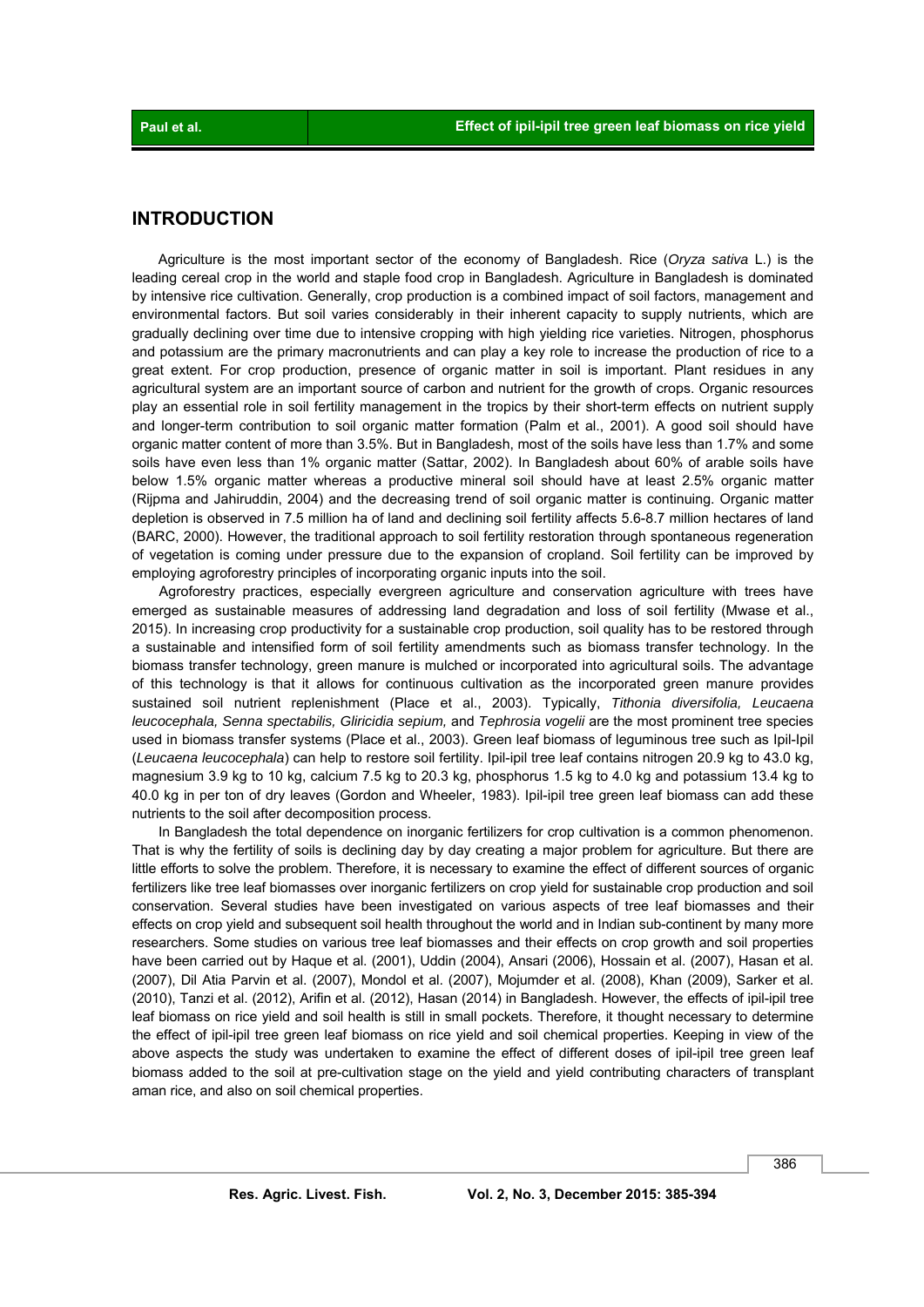## **MATERIALS AND METHODS**

 The experiment was carried out at the Agroforestry Farm, Department of Agroforestry, Bangladesh Agricultural University, Mymensingh during aman season from August-December 2014. The experimental area experiences a sub-tropical climate and belonged to Old Brahmaputra Floodplain (Agro-Ecological Zone No. 9) (UNDP and FAO, 1988). It is characterized by non-calcareous dark grey flood plain soil having pH value from 6.98 to 7.14 and the soil texture is silty loam. The relief of land is flat and above flood level and sufficient sunshine is available throughout the experiment period. The transplant aman rice cv. BRRI dhan49 a modern variety of rice was used as a test crop in this experiment. It is photosensitive and resistant to blast disease. The life cycle of this variety ranges from 100 to 135 days (BRRI, 2010). The seedlings were collected from Bangladesh Agricultural University Central Farm, Bangladesh Agricultural University, Mymensingh. It is usually produces a grain yield of  $5-5.5$  tha $^{-1}$  under proper management (DAE, 2013). The experiment was conducted in a Randomized complete block design (RCBD) with three replications. There were four different treatments viz. To: Recommended fertilizer dose, T<sub>1</sub>: 5 t/ha ipil-ipil tree green leaf biomass (500 g/plot), T<sub>2</sub>: 7.5 t/ha ipil-ipil tree green leaf biomass (750 g/plot) and T3**:** 10 t/ha ipil-ipil tree green leaf biomass (1000 g/plot). The treatments were randomly distributed to the unit plots in each block. The total number of plots was 12. The unit plot size was 1 m  $\times$  1 m. The spacing between blocks was 100 cm and the plots were separated from each other by 40 cm. The selected ipil-ipil (*Leucaena leucocephala*) tree green leaf biomass was collected from Bangladesh Agricultural University campus, Mymensingh and tree leaf biomass was chopped by hand and incorporated to the experimental plots soil after 15 days of transplanting of rice seedlings. Thirty three days old seedlings were transplanted with 25  $\times$  15 cm spacing. Two or three healthy seedlings per hill were transplanted in all the plots. After transplanting, necessary intercultural operations were done as required. The rice plants were harvested on 9 December, 2014 at its full maturity when 90% of the grains became golden yellow in colour.

 The data collection for studied plant parameters, five hills were randomly selected and carefully uprooted from each unit plot to record yield and yield contributing characters like plant height, total tillers/hill, effective tillers/hill, non-effective tillers/hill, panicle length, number of grains/panicle, 1000-grain weight, grain and straw yield, biological yield and harvest index (%). After plant sampling, the whole plots were harvested and necessary information recorded accordingly. Grain and straw yields were recorded plot wise and expressed as tha<sup>-1</sup>. For studied soil chemical properties, an initial soil sample was collected before ipil-ipil tree green leaf biomass incorporation. Another soil samples were collected from the experimental plots at 30 days after incorporation of ipil-ipil leaf biomass or 15 days after transplanting of rice and after harvesting of rice. The soil samples were analyzed to determine the soil chemical properties like organic matter, total N, available P, exchangeable K and available S before and after incorporation of ipil-ipil tree green leaf biomass in experimental plots. Organic matter content of soil samples were estimated following the method developed by Walkey and Black (1934). The total N, available P, exchangeable K and available S were determined by following semi-micro Kjeldhal method, modified Olsen method, ammonium acetate (NH4OAc) extraction method and turbidimetric method, respectively described by Page et al. (1989). The collected data both plant and soils were tabulated and analyzed through a standard computer package statistical procedure WASP. The means were ranked by Duncan's New Multiple Range Test (DMRT) (Gomez and Gomez, 1984).

## **RESULTS**

## **Effect of different doses of ipil-ipil tree green leaf biomass on yield and yield contributing characters of rice cv. BRRI dhan49**

#### **Plant height**

The tallest (117.79 cm) plant height was produced from the treatment  $T_3$  which was 10 t/ha ipil-ipil tree green leaf biomass and the lowest (104.48 cm) plant height was observed in the treatment of 5 t/ha ipil-ipil tree green leaf biomass. The recommended fertilizer dose produced 114.78 cm plant height which was second highest (Table 1).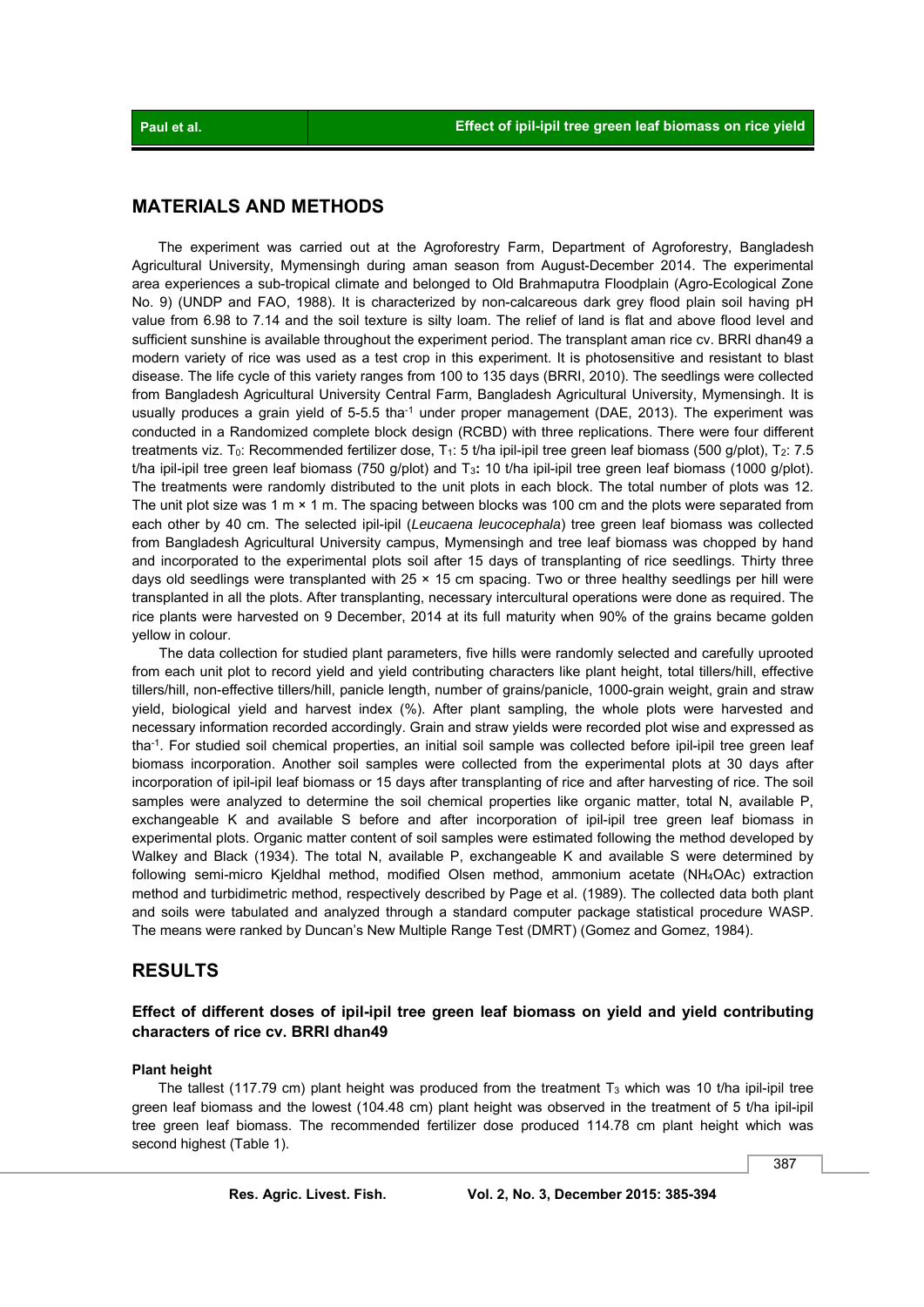#### **Total tillers hill-1**

 Application of different doses of ipil-ipil leaf biomass had significant effect on the production of number of total tillers hill<sup>-1</sup>. The highest number (13.07) of total tillers per hill was produced in the treatment  $T_3$  and the lowest (9.20) was produced by the treatment  $T_1$ . The recommended fertilizer dose produced second highest (12.27) total tillers hill<sup>-1</sup> which was statistically similar to the treatment T<sub>3</sub>. From the results it is appeared that the increasing dose of ipil-ipil tree green leaf biomass produced highest number of total tillers per hill compared to the recommended fertilizer dose (Table 1).

### **Effective tillers hill-1**

 The number of effective tillers per hill increased consistently and significantly with the incorporation of different doses of ipil-ipil leaf biomass. Among the different treatments of ipil-ipil leaf biomass the treatment of 10 t/ha ipil-ipil tree green leaf biomass gave the highest (12.27) number of effective tillers per hill which was statistically similar to the treatment of recommended fertilizer dose. On the other hand, the lowest (8.73) number of effective tillers per hill was produced from the treatment of 5 t/ha ipil-ipil tree green leaf biomass (Table 1).

#### **Non-effective tillers hill-1**

The different doses of ipil-ipil tree green leaf biomass were not significantly affected on the production of noneffective tillers per hill. The highest (0.67) number of non-effective tillers per hill was observed from the treatment T<sub>3</sub> and the lowest (0.27) number of non-effective tillers per hill was observed from the treatment T<sub>2</sub> (Table 1).

#### **Panicle length**

 Different doses of ipil-ipil tree green leaf biomass had significant effect on panicle length. However, the longest (28.95 cm) panicle was obtained from the treatment  $T_3$  which was 10 t/ha ipil-ipil tree green leaf biomass and the shortest (26.15 cm) panicle length was obtained in the treatment  $T_1$  which was 5 t/ha ipil-ipil tree green leaf biomass. The result revealed that the increasing dose of ipil-ipil tree green leaf biomass was gradually increased the highest panicle length (Table 1).

#### **Number of grains panicle-1**

The number of grains panicle<sup>-1</sup> of rice cv. BRRI dhan49 was significantly affected by the different treatments of ipil-ipil tree green leaf biomass. The number of grains panicle<sup>-1</sup> ranged from 109.31 to 77.05 where the highest (109.31) number was obtained from the treatment of recommended fertilizer dose which was statistically similar with the treatment  $T_3$ . On the other side, the treatment  $T_1$  was produced the lowest (77.05) grains per panicle which was statistically similar to the treatment  $T_2$  (Table 1).

#### **1000-grain weight**

 The results revealed that there was a significant relationship between the 1000-grain weight and different treatments of ipil-ipil leaf biomass. The highest (15.23 g) 1000-grain weight was obtained from the treatment of recommended fertilizer dose. Among the different treatments of ipil-ipil tree green leaf biomass the highest (13.38 g) 1000-grain weight obtained from the treatment of 10 t/ha and the lowest (12.84 g) was in the treatment of 5 t/ha ipil-ipil tree green leaf biomass (Table 1).

#### **Grain yield**

 The effect of different doses of ipil-ipil tree green leaf biomass on transplant aman rice cv. BRRI dhan49 revealed a significant variation among the various treatments. The result showed that the highest (5.29 t/ha) grain yield was obtained from the recommended fertilizer dose treatment. Among the different doses of ipil-ipil tree green leaf biomass it was observed that the highest dose (10 t/ha) performed the better (4.80 t/ha) grain yield. Other treatments such as 7.5 t/ha and 5 t/ha of ipil-ipil tree green leaf biomass were produced 3.16 t/ha and 2.36 t/ha grain yield, respectively (Table 1).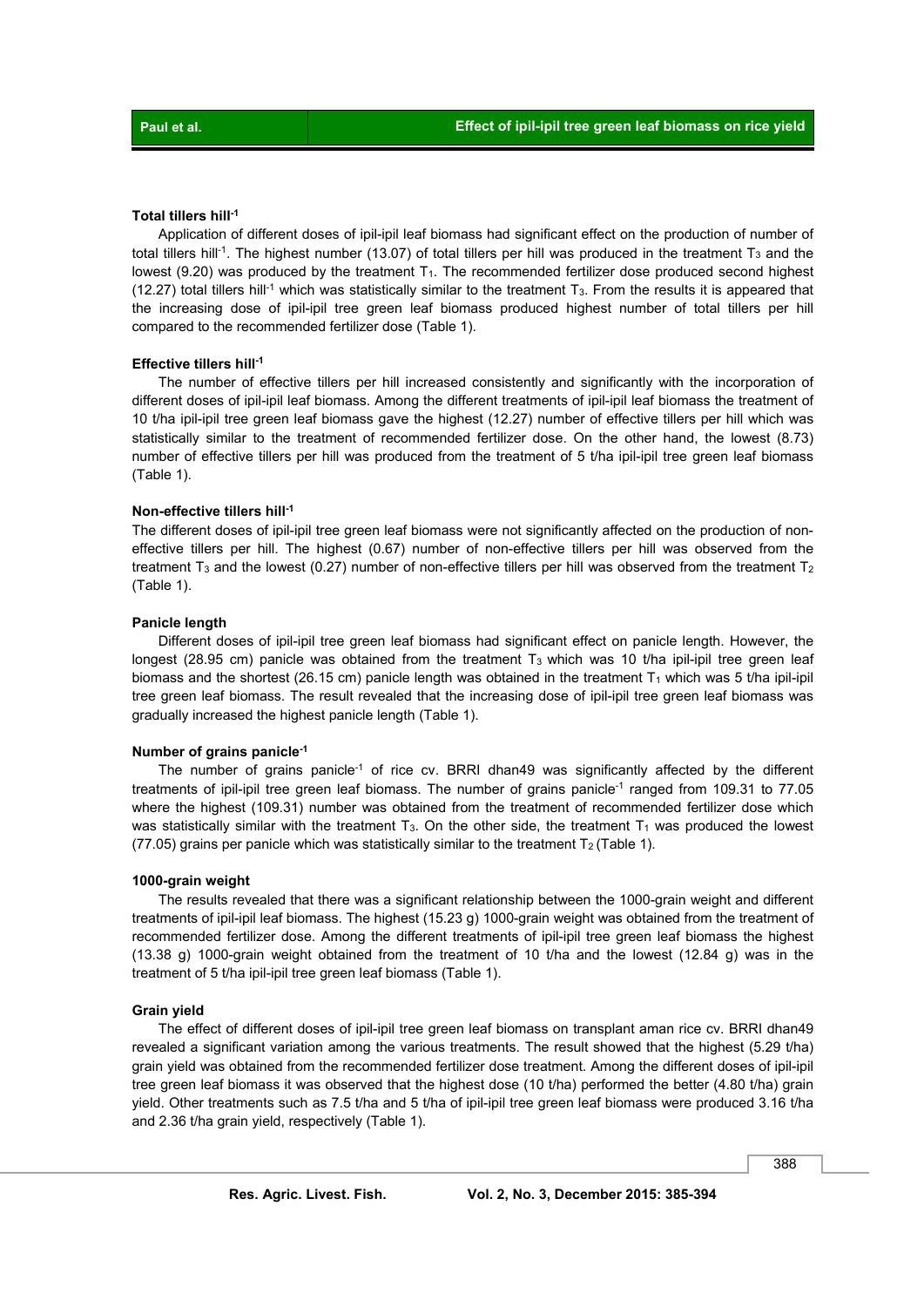Note: T<sub>o</sub>= RFD (Recommended Fertilizer Dose), T<sub>1</sub>= 5 t/ha Ipil-ipil tree green leaf biomass, T<sub>2</sub>= 7.5 t/ha Ipil-ipil tree green leaf biomass, T<sub>3</sub>= 10 t/ha Ipil-ipil tree green leaf biomass. \*&\*\* Figures followed by the same letter(s) in the same column do not differ significantly at (P ≤ 0.05 & 10 t/ha Ipil-ipil tree green leaf biomass. \*&\*\* Figures followed by the same letter(s) in the same column do not differ significantly at (*P* ≤ 0.05 & **Note:** T0= RFD (Recommended Fertilizer Dose), T1= 5 t/ha Ipil-ipil tree green leaf biomass, T2= 7.5 t/ha Ipil-ipil tree green leaf biomass, T3= 50.90c 50.94c 51.60b 51.80a **Harvest Index (%)**  \*\* **Table 1.** Effect of different doses of ipil-ipil tree green leaf biomass on vegetative and reproductive characters of rice cv. BRRI dhan49 Table 1. Effect of different doses of ipil-ipil tree green leaf biomass on vegetative and reproductive characters of rice cv. BRRI dhan49 10.39a 4.57d 6.11c 9.42b **Biological yield (t/ha)** \*\* 5.10a 2.21d 2.94c 4.62b **Straw yield (t/ha)** \*\* 5.29a 4.80b 2.36d 3.16c **Grain yield (t/ha)** \*\* 15.23a 12.84d 13.38b 13.24c **1000-grain weight (g)** \*\* 109.31a 106.76a 77.05b 84.41b **Grains panicle-1 (no.) \***  25.90c 26.15c 28.95a 27.56b **Panicle length (cm) \*\* Non-effective tillers hill-1 (no.)**  0.33 0.47 0.27 0.67  $\frac{8}{5}$ 11.93ab 10.27bc 12.27a **Effective tillers hill-1** 8.73c **\***  12.27ab 10.53bc 13.07a **Total tillers hill-1** 9.20c **\*\***  111.75c 114.78b 117.79a 104.48d **Plant height (cm)**  \*\* **Level of significance**  Level of significance **Treatments Treatments T0 T1 T2 T3**

**Straw yield** 

 The straw yield of rice was significantly influenced by the addition of ipil-ipil tree green leaf biomass (Table 1). The result revealed that the highest (5.10 t/ha) straw yield was recorded from the treatment  $T_3$  while the



389

*P* ≤ 0.01) according to DMRT.

P ≤ 0.01) according to DMRT.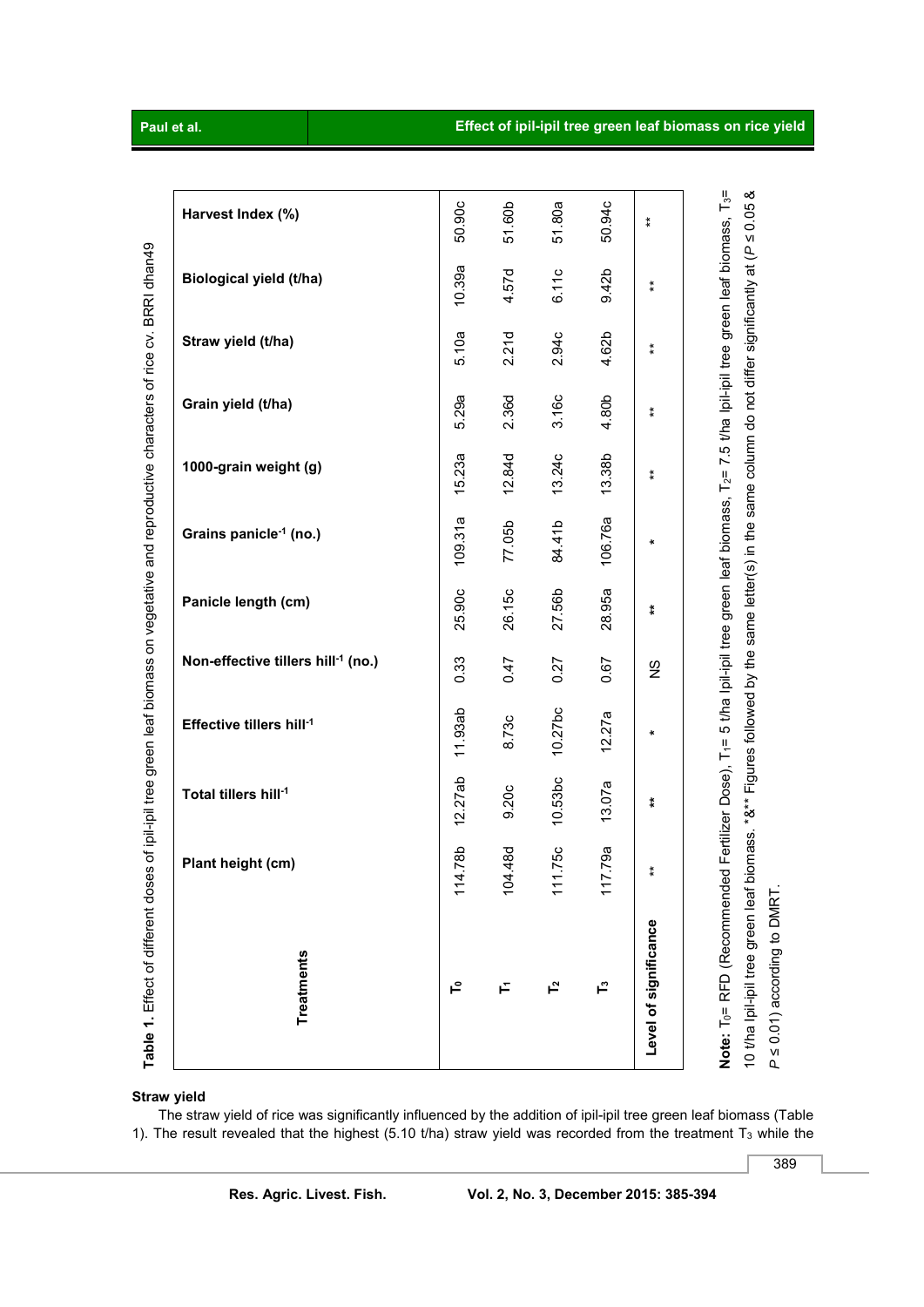| Paul et al. | Effect of ipil-ipil tree green leaf biomass on rice yield |
|-------------|-----------------------------------------------------------|
|             |                                                           |

lowest (2.21 t/ha) was produced by the treatment  $T_1$ . It was also noted that the next highest (4.62 t/ha) straw yield was obtained from the recommended fertilizer dose treatment. The results of the ANOVA revealed that there was significant difference ( $p \le 0.01$ ) in the straw yield of rice across the different doses of ipil-ipil tree leaf biomasses (Table 1).

#### **Biological yield**

The ANOVA results revealed that the biological yield of rice was significantly ( $p \le 0.05$ ) influenced by the incorporation of various amount of ipil-ipil tree leaf biomass (Table 1). The highest (10.39 t/ha) biological yield was found from the treatment 10 t/ha ipil-ipil tree green leaf biomass while the lowest (4.57 t/ha) was found in the treatment 5 t/ha ipil-ipil tree green leaf biomass (Table 1).

#### **Harvest index**

 Harvest index was significantly influenced by different doses of ipil-ipil tree green leaf biomass (Table 1). The result showed that the highest (51.80%) harvest index was obtained from the treatment 7.5 t/ha ipil-ipil tree green leaf biomass while the lowest was found in the treatment  $T_1$  which was statistically similar to the treatment T<sub>3</sub> (Table 1). The results of the ANOVA revealed that there was significant difference ( $p \le 0.01$ ) in the harvest index of rice across the different doses of ipil-ipil tree green leaf biomasses (Table 1).

# **Effect of ipil-ipil tree green leaf biomass on some important essential nutrients at 30 days after incorporation and post harvest soils**

#### **Total N**

 Ipil-ipil tree green leaf biomass released an influential amount of nitrogen in soil at 30 days after incorporation (Table 2). The result revealed that the release of total N from ipil-ipil leaf biomass at 30 days after incorporation varied from 0.191% to 0.163% due to the different treatments. The treatment  $T_3$  which was 10 t/ha ipil-ipil tree green leaf biomass released highest (0.191%) amount of nitrogen in the rice field soils while the lowest (0.163%) amount of nitrogen released from recommended fertilizer dose. In the initial soil sample it was found that total nitrogen content is 0.140% (Table 2). On the other hand, the incorporation of ipil-ipil tree green leaf biomass in the rice field also significantly influenced on total N content in the post harvest soils (Table 2). After harvesting of rice, total N content varied from 0.178% to 0.153% in post harvest soils. The highest total N content was  $0.178\%$  found in the treatment T<sub>3</sub> which was statistically similar to the treatment T<sub>2</sub> and T<sub>1</sub>. The lowest total N content was 0.153% found in recommended fertilizer dose (Table 2).

#### **Available P**

 The incorporation of different doses of ipil-ipil tree green leaf biomass in the experimental field was significantly influenced on the release of available P (Table 2). After 30 days of incorporation of ipil-ipil tree green leaf biomass, the treatment  $T_3$  which was 10 t/ha ipil-ipil tree green leaf biomass released the highest (30.71 ppm) amount of available P and the lowest (19.13 ppm) amount of available P released from the treatment  $T_1$  which was 5 t/ha ipil-ipil tree green leaf biomass. In the initial soil sample the amount of available P was 26.18 ppm. The recommended fertilizer dose released 30.18 ppm of available P in the experimental soils (Table 2).The available P was also significantly influenced due to the different treatments of ipil-ipil tree green leaf biomass in post harvest soils (Table 2). The highest amount of available P was 29.14 ppm found in the recommended fertilizer dose treatment. Among the different doses of ipil-ipil tree leaf biomass, the amount of available phosphorus was gradually increased with the increase of doses. According to the result it was found that post harvest soils contained 28.86 ppm, 20.92 ppm and 17.44 ppm available P from the treatment of 10 t/ha, 7.5 t/ha and 5 t/ha ipil-ipil tree green leaf biomass, respectively (Table 2).

#### **Exchangeable K**

 Exchangeable K content in soil was greatly influenced with the application of ipil-ipil tree green leaf biomass at different growth stages of rice (Table 2). After 30 days of incorporation of ipil-ipil tree green leaf biomass, the treatment T<sub>3</sub> released the highest (83.52 ppm) amount of exchangeable K and the lowest (69.24 ppm) in the treatment  $T_1$ . The amount of exchangeable K in the initial soil sample was 77.40 ppm (Table 2). Exchangeable K content was also significantly influenced by the different treatments of ipil-ipil tree green leaf

390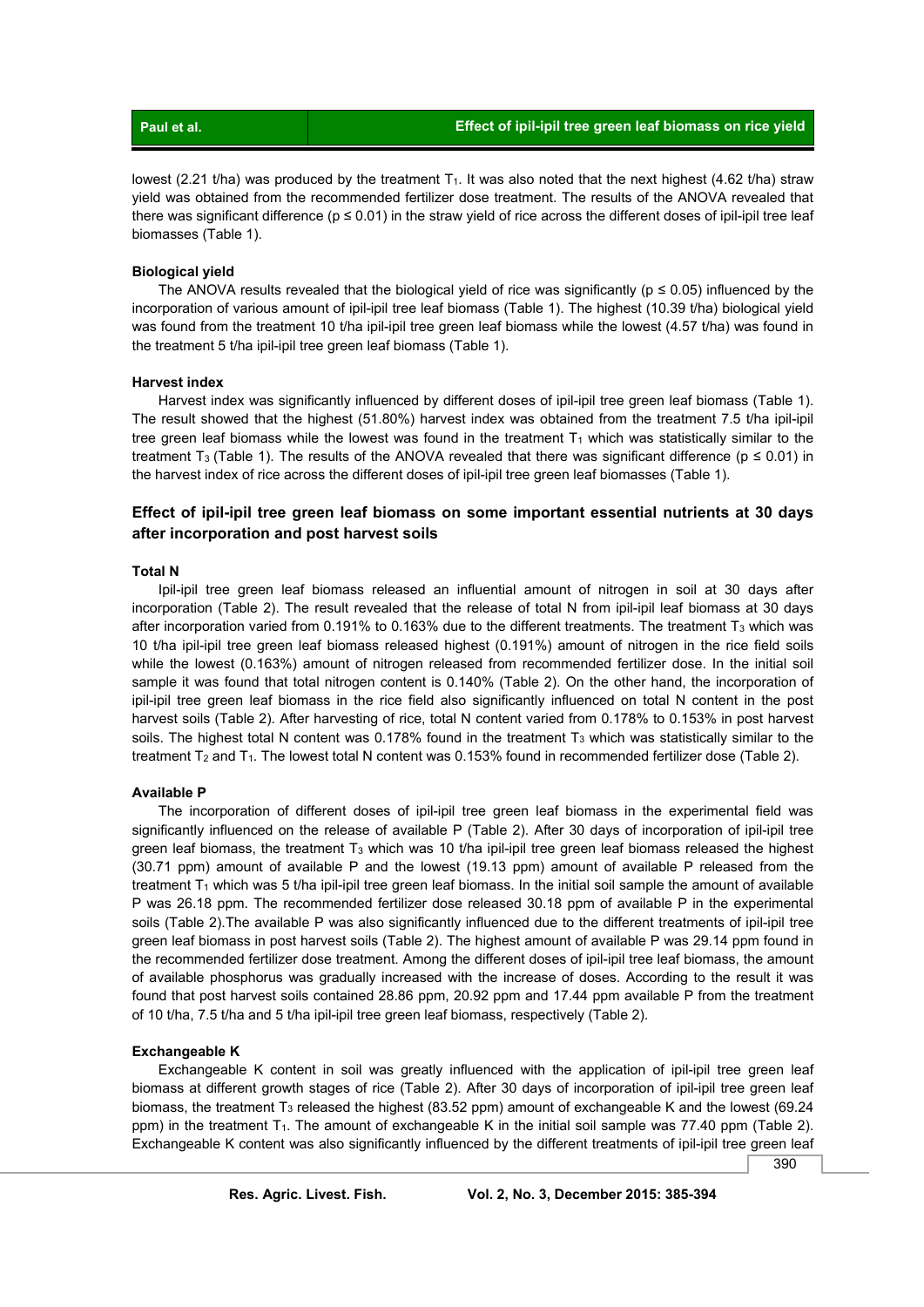| Paul et al. | Effect of ipil-ipil tree green leaf biomass on rice yield |
|-------------|-----------------------------------------------------------|
|             |                                                           |

biomass in post harvest soils (Table 2). The highest (77.42 ppm) amount of available P of post harvest soils found in treatment T<sub>3</sub> and the lowest in the treatment T<sub>1</sub> which was 67.56 ppm. The second highest and third highest content of exchangeable K of post harvest soils was recorded in the treatment T<sub>3</sub> and recommended fertilizer dose which were 75.36 ppm and 73.32 ppm, respectively (Table 2).

### **Available Sulphur (S)**

Before the application of ipil-ipil tree green leaf biomass in the experimental plots the amount of available S was 8.92 ppm in the initial soil sample (Table 2). After 30 days of incorporation of ipil-ipil tree green leaf biomass a significant increased in the amount of S was observed after soil analysis. The highest amount of available S was 26.05 ppm found in the treatment  $T_3$  and the lowest amount of available S released from the treatment T<sub>1</sub> which was 8.92 ppm (Table 2). In post harvest soils, the amount of S significantly increased with the increase of doses of ipil-ipil tree green leaf biomass. The amount of available S in post harvest soils was 7.83 ppm, 7.50 ppm, 5.35 ppm and 6.43 ppm from the treatment of 10 t/ha, 7.5 t/ha, 5 t/ha ipil-ipil tree green leaf biomass and recommended fertilizer dose, respectively (Table 2).

|                       |             | At 30 days after incorporation |                      |                    |                    |                   | At post harvest soils |                   |
|-----------------------|-------------|--------------------------------|----------------------|--------------------|--------------------|-------------------|-----------------------|-------------------|
| <b>Treatments</b>     | Total N (%) | Available P (ppm)              | Exchangeable K (ppm) | Available S (ppm)  | Total N (%)        | Available P (ppm) | Exchangeable K (ppm)  | Available S (ppm) |
| ٩                     | 0.163d      | 30.18b                         | 77.45c               | 9.64c              | 0.153 <sub>b</sub> | 29.14a            | 73.52c                | 6.43c             |
| Ě                     | 0.177c      | 19.13d                         | 69.24d               | 8.92d              | 0.173a             | 17.44d            | 67.56d                | 5.35d             |
| ۲,                    | 0.187b      | 23.14cc                        | 79.41b               | 12.48 <sub>b</sub> | 0.173a             | 20.92c            | 75.36b                | 7.50b             |
| ۲,                    | 0.191a      | 30.71a                         | 83.52a               | 26.05a             | 0.178a             | 28.86b            | 77.42a                | 7.83a             |
| Initial Soil Status   | 0.140       | 26.18                          | 77.40                | 8.92               | 0.140              | 26.18             | 77.40                 | 8.92              |
| Level of significance | $\ddagger$  | $\ddagger$                     | $\ast$               | $\ddagger$         | $\ddagger$         | $\ast$            | $\ddagger$            | $^\ast_\ast$      |

green leaf biomass, T<sub>3</sub>= 10 t/ha Ipil-ipil tree green leaf biomass. \*\*Figures followed by the same letter(s) in the<br>same column do not differ significantly at (*P* ≤ 0.01) according to DMRT. green leaf biomass, T3= 10 t/ha Ipil-ipil tree green leaf biomass. \*\*Figures followed by the same letter(s) in the same column do not differ significantly at (*P* ≤ 0.01) according to DMRT.

391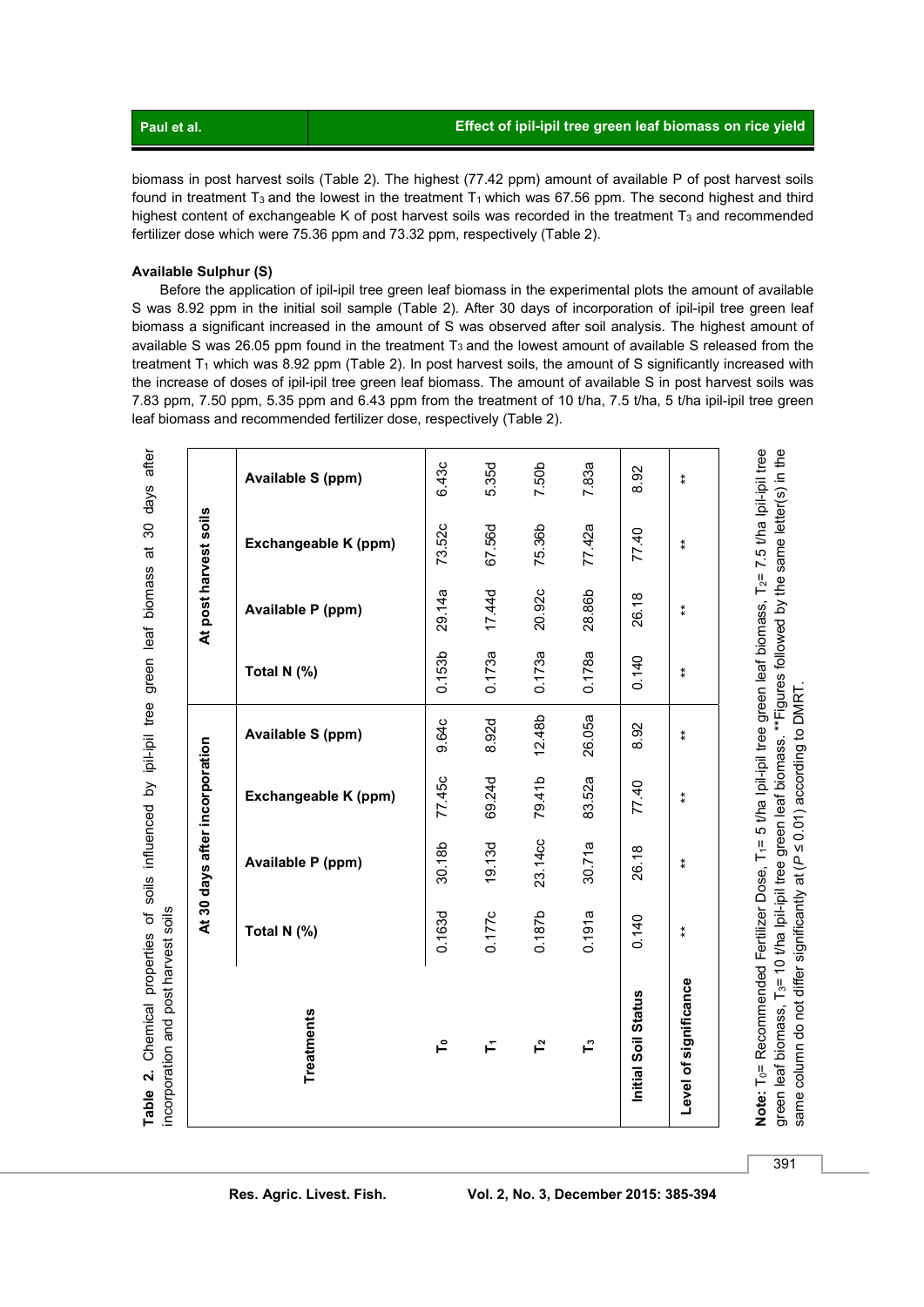# **DISCUSSION**

 The present study showed that the different doses of ipil-ipil tree green leaf biomass were positively influenced on yield and yield contributing characters of rice cv. BRRI dhan49. From the results, it was found that the treatments had significant influence on plant height, total tillers hill-1, effective tillers hill-1, panicle length, grains panicle<sup>-1</sup>, 1000-grain weight, grain yield, straw yield, biological yield and harvest index. However, the treatments had no significant effect on non-effective tillers hill<sup>-1</sup>. The highest (5.29 t/ha) grain yield was obtained from recommended fertilizer dose treatment and the lowest (2.36 t/ha) grain yield was recorded in the treatment  $T_1$ . Among the different doses of ipil-ipil tree green leaf biomass, the treatment  $T_3$ produced the highest and overall second highest (4.80 t/ha) grain yield. The above results were supported by previous findings of Apostol (1989), Zoysa et al. (1990), Akter et al. (1993) and Nahar et al. (1996). Apostol (1989) stated that organic and inorganic fertilizer produced higher length of panicle, productive tillers per hill and grain index of rice. Zoysa et al. (1990) reported that incorporation of *Leucaena* green manure increase N uptake throughout the vegetative period and increased grain yield of rice significantly. Nahar et al. (1996) cited that green manure with *Leucaena leucocephala* produced highest grain yield which was 4.36 t/ha whereas fertilized (100 kg N/ha) plots produced 4.12 t/ha grain yield of rice. Akter et al. (1993) cited that application of green manure plus chemical fertilizer produced significantly higher yield parameters of rice. Hossain et al. (2007) reported that tree litter application had a significant positive effect on the yield parameters of rice such as plant height, panicle length, tillers per hill, filled grain, 1000-grain weight, and the addition of tree litter to inorganic fertilizer produced significantly higher yield than inorganic fertilizers solely which was fully supported the results of this experiment.

 Here, the results also showed that the nutrient status of soils such as organic matter, total N, available P, exchangeable K and available Sulphur were positively affected by incorporation of ipil-ipil tree green leaf biomass. The amount of organic matter, total N, available P, exchangeable K and available Sulphur was higher in the ipil-ipil tree green leaf biomass treatments than recommended fertilizer dose treatment. Among the different doses of ipil-ipil leaf biomass the treatment of 10 t/ha ipil-ipil tree green leaf biomass showed better performance in releasing nutrients than others. The uptake of N, P, K and S was higher in the treatment of 10 t/ha ipil-ipil tree green leaf biomass over the treatments of 7.5 t/ha and 5 t/ha ipil-ipil tree green leaf biomasses. Guan (1989) found that the available N and P content in soil sample taken from plots with the application of organic materials were significantly higher than control which was strongly supportive to the present findings. These results also in agreement with that of Haque et al. (2001) reported that a positive improvement in soil fertility from the application of tree pruning's. This result is also similar to the Maharudrappa et al. (2000) where they reported that the application of tree litter enhanced nutrient availability in soils. These result also in agreement with that of Das and Chaturvedi (2003) who reported that the highest decomposition rate was observed in leaf litter *Leucaena leucocephala* followed by *Sesbania grandiflora, Dalbergia sissoo* and *Eucalyptus tereticornis*. The release of nutrients like N, P, K was higher in *Leucaena leucocephala*. The species having highest N percentage showed the fastest decomposition rate. Hossain et al. (2007) found the similar type of results in their study where they reported that Ipil-Ipil (*Leucaena leucocephala*) and Mander (*Erythrina orientalis*) was the best in building organic matter and total N content over the control plots which treated by recommended fertilizer doses. Mojumder et al. (2008) reported that the addition of leaf biomass slightly increase the amount of total N, available P, exchangeable K and S in soil over recommended fertilizer dose which also supports the results of this experiment.

## **CONCLUSION**

 From the experiment it was revealed that the recommended fertilizer dose gave only the highest grain yield of rice over ipil-ipil tree green leaf biomass treatments but soil nutrient contents, growth parameters values were lowest in this treatment. Among the different doses of ipil-ipil tree green leaf biomasses, it was found that the increased dose of ipil-ipil leaf biomass were positively increased the studied parameters of rice. However, it seems that the ipil-ipil tree green leaf biomass i.e. higher dose 10 t/ha has significant impacts on rice production and would be possible to substitute of or apply in combination with inorganic fertilizer although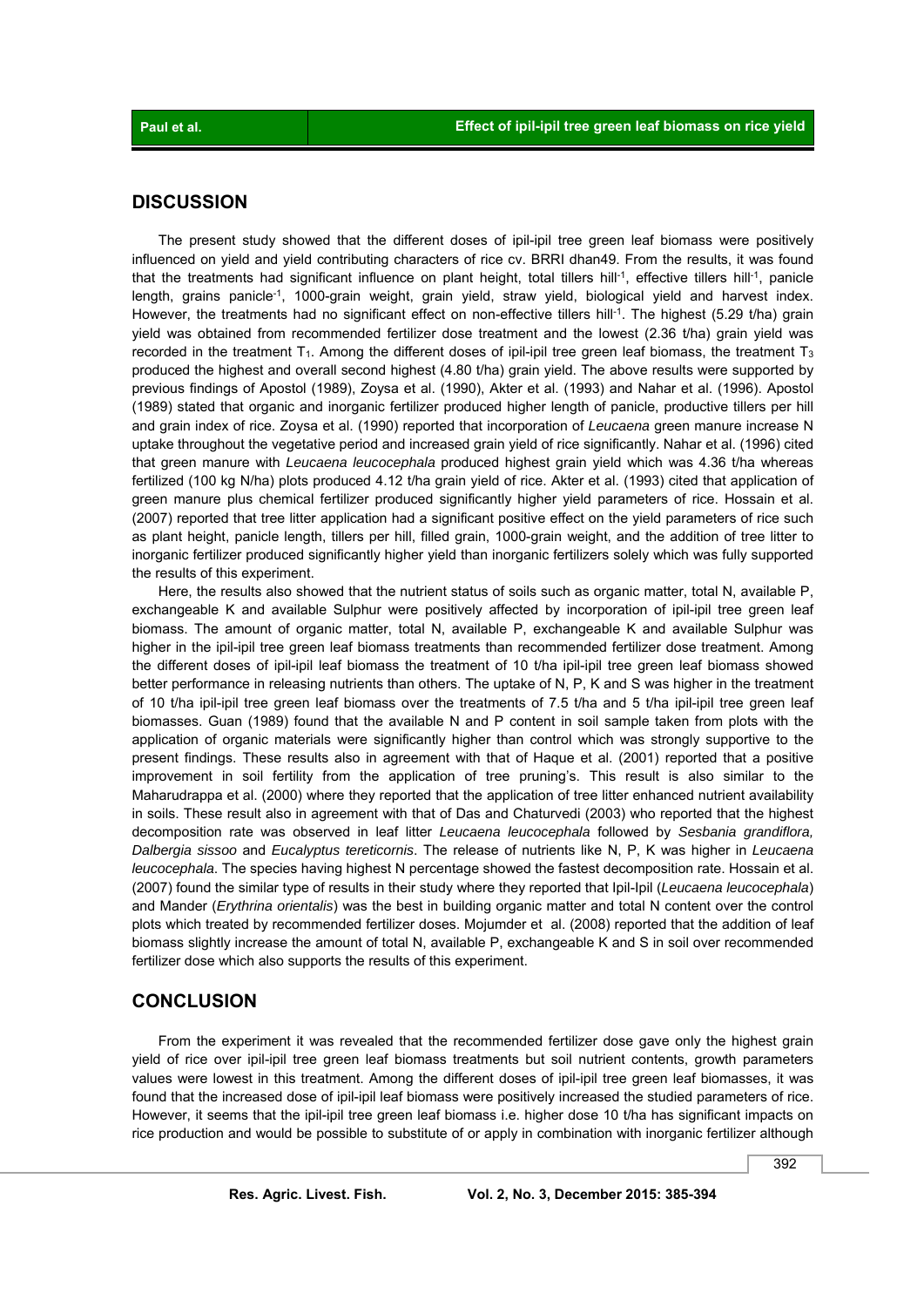there was some yield loss (10.21%) which was less significant compare to recommended fertilizer. Tree leaf biomass is an important source of essential nutrients which enhances the soil fertility. It is environmentally friendly because the rapid decomposition and the highest residual effect of tree leaf biomasses. Therefore, it can be suggested that for rice production we can use tree leaf biomass as a source of organic matter which is available in agroforestry system, significantly reduces the considerable amount of chemical fertilizer.

# **ACKNOWLEDGEMENTS**

 The authors would like to acknowledge giving the financial support from the authority of National Science and Technology (NST) to conduct this research work.

## **REFERENCES**

- 1. Akter MS, MKS Hasan, RC Adhikery and MK Chowdhury, 1993. Integrated management of *Sesbania rostrata* and urea-nitrogen in rice under a rice-rice cropping system. Annual Bangladesh Agriculture, 3: 189- 114.
- 2. Ansari HA, 2006. Effect of different tree biomass and their time of incorporation on the fertility of soil and productivity of BR11 rice. M.S. Thesis, Department of Agroforestry, Bangladesh Agricultural University, Mymensingh.
- 3. Apostol EDF, 1989. Influence of mirasoil organic and X-rice liquid fertilizer in combination with inorganic fertilizer on IR66 and IR12 rice varieties. Malabeu, Metro Manila, Philippines.
- 4. Arifin MSA, BN Tanzi, MA Habib, MA Mondol and MA Wadud, 2012. Effect of green leaf biomass application of different trees on the yield of rice. Journal of Agroforestry and Environment, 6: 27-31.
- 5. BARC (Bangladesh Agricultural Research Council), 2000. Fertilizer Recommendation Guide-2000. Farmgate, Dhaka.
- 6. BRRI (Bangladesh Rice Research Institute), 2010. Manual-Adhunik Dhner Chash.
- 7. DAE (Department of Agriculture Extension), 2013. BRRI dhan49. Available at: http:// www. ViewPage\_Crop\_Production\_Technology.aspx.htm.
- 8. Das DK and OP Chaturvedi, 2003. Litter quality effects on decomposition rates on forestry plantations. Tropical Ecology, 44: 259-262.
- 9. Dil Atia Parvin, TM Zakaria, MK Hasan and GMM Rahman, 2007. Effect of leaf biomass of different agroforest trees on the prevalence of insects and yield of rice cv. BR11. Journal of Agroforestry and Environment, 1: 59-62.
- 10. Gomez KA and AA Gomez, 1984. Duncan's Multiple Range Test. Statistical Procedure for Agricultural Research. 2<sup>nd</sup> edition, A Wiley Inter-Science Publication, Johan and Sons, New York, pp: 202-215.
- 11. Gordon JC and CT Wheeler, 1983. Biological nitrogen fixation in forest ecosystems: foundations and applications. Martinus Nijhoff/Dr. W. Junk Publishers, The Hague, Netherlands, p. 312.
- 12. Guan SY, 1989. Effect of organic manures on soil enzyme activities and N and P transformation. Acta Pedolotica Sinica, 26: 72-78.
- 13. Haque MA, MI Ali and MK Khan, 2001. Effect of tree pruning on soil fertility system. Pakistan Journal of Biological Science, 4: 647-650.
- 14. Hasan MK, GMM Rahman and MM Rahman, 2007. Effect of tree leaf biomass on the performance of rice cv. BR11 and subsequent soil health. Journal of Agroforestry and Environment, 1: 7-10.
- 15. Hasan MM, 2014. Performance of Kangkong and Indian spinach in ipil-ipil based alley cropping system. M.S. Thesis, Department of Agroforestry, Bangladesh Agricultural University, Mymensingh.
- 16. Hossain KL, MA Wadud and E Santosa, 2007. Effect of Tree Litter Application on Lowland Rice Yield in Bangladesh. Bulletin: Agronomy, 35: 149-153.
- 17. Khan TA, 2009. Effect of tree leaf litter on the yield and yield contributing characters of T. aman rice cv. BR 11. M.S. Thesis, Department of Agroforestry, Bangladesh Agricultural University, Mymensingh.
- 18. Maharudrappa A, CA Srinivasamurthy, MS Nagaraj, R Siddaramappa and HS Anand, 2000. Decomposition rate of litter and nutrient release pattern in a tropical soil. Journal of the Indian Society of Soil Science, 48: 92-97.
- 19. Mojumder MO, GMM Rahman, M Begum, MM Rahman and MSI Majumder, 2008. Effect of different forms of Teak leaf biomass on the yield of rice and nutrient release in the soil. Journal of Agroforestry and Environment, 2: 1-6.